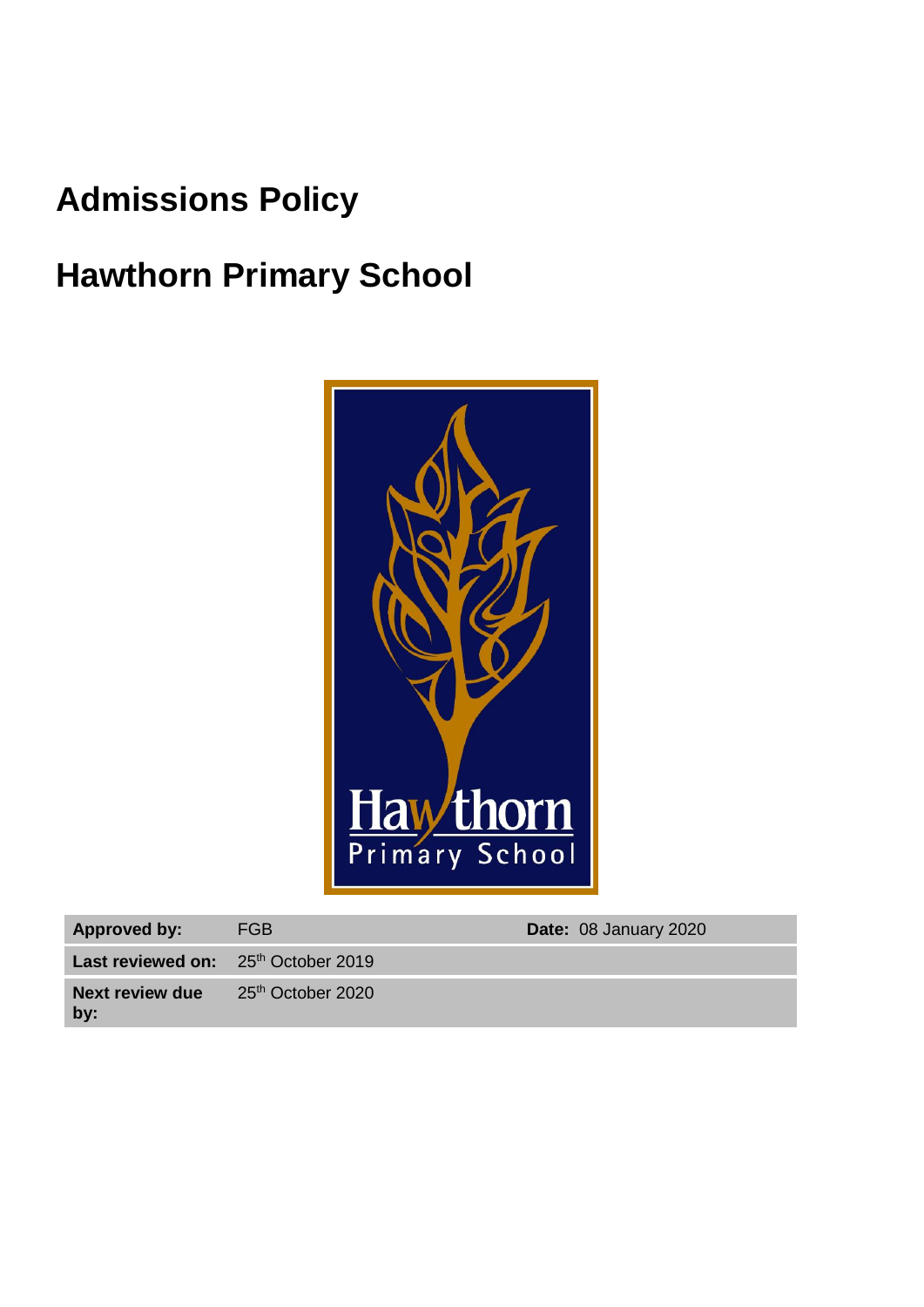# **Admission policy for Hawthorn Primary School for the academic year 2021/22**

The Board of Governors is the Admissions Authority of this school and is responsible for determining the school's admissions policy.

The number of places available in the Reception class in academic year 2021/22 is 30.

#### **How and when to apply for places**

All applications for school places must be through the Local Authority the applicant lives in (pays council tax to).

Applications for Reception places for September 2021 must be submitted **by midday on 15 January 2021**. Applications for school places in other year groups or after the start of the school year can be submitted at any time.

#### **Late applications**

.

Applications received after the closing date will be classed as late and processed after all of the applications received on time.

#### **Special Educational Needs**

Children who have an Education, Health and Care Plan which names the school will be admitted to the school.

#### **How places will be allocated**

If there are enough places at the school then every applicant will be offered a place. If more applications are received than the number of places available, the following oversubscription criteria will be used in the order shown to decide which children will be allocated places.

- 1. Children who are currently looked after by a local authority (in care) and children who were previously looked after by a local authority and immediately afterwards became subject to an adoption, residence (child arrangements) order or special guardianship order. Evidence of the appropriate order must be submitted before the closing date for applications.
- 2. Children who appear to the admissions authority to have been in state care outside of England and ceased to be in state care as a result of being adopted.
- 3. Children with a brother or sister (a sibling) who will be on roll at the school on the date that the child will be admitted in September 2021. Sibling can be a brother or sister, half brother or sister, adopted brother or sister, step brother or sister, or the child of the parent or carer's partner, as long as the children live at the same address. However, please note that children attending the nursery class or other Early Education or childcare provision attached to the school will not be given priority as sibling links.
- 4. Children with an exceptional medical reason that means they can only attend the specific school (for example, where the child or one or both parents has a disability that means that the child can only attend this school). Strong supporting evidence must be provided from a healthcare professional who is independent of both the family and the school. The evidence must relate specifically to this school and must clearly demonstrate why it is the only school that can meet the child's needs.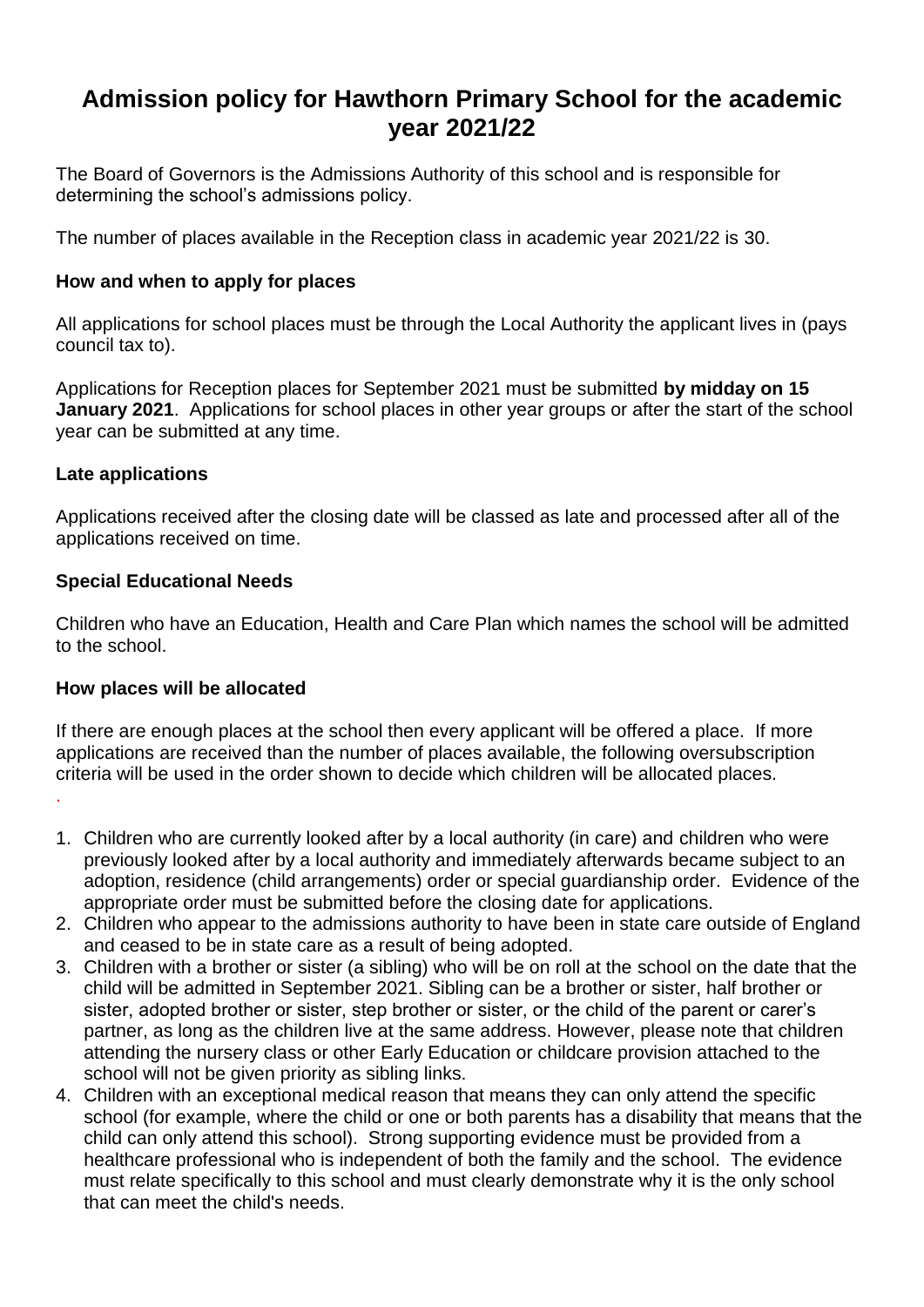**5.** Children living nearest to the school as measured in a straight line distance from a single fixed central point at the school to a point in the centre of the home address of the child, using the Local Land and Property Gazetteer and British National Grid Easting and Northing co-ordinates.

#### **Parents and carers should note that the allocation of Reception places does not take into account attendance at any specific nursery class or school.**

### **Tie break**

In every criteria, distance from home to school will be the deciding factor. In the event that more than one child has an equal right to an available place the place will be offered by random allocation.

## **Additional notes**

- Parents/carers have two weeks to respond to an offer of a school place. If an acceptance is not received it may be assumed that a place is no longer required and the offer may be withdrawn.
- Parents who share responsibility for the care of their child are expected to reach agreement to a school placement between them. If conflicting applications are received or the admissions team is made aware of a dispute between parents all applications will be placed on hold and will not be processed until written agreement is provided from both parents or a Court Order is obtained confirming which application has priority.
- When stating your choice of school, you must give the child's permanent address at the time of application. The address of childminders or other family members who may share in the care of your child must not be quoted as the home address.
- If the child lives at more than one address Monday to Friday (for example due to a separation) the address used should be where the child lives most of the time during the school week. Only one address can be used. If the child lives at two addresses, the Local Authority will decide which address to use based on child benefit, child tax credit, Court Orders and/or GP registration.

# **Waiting lists**

For applications for Reception places, waiting lists will be kept until the 31 December 2021 and will then be cleared. Waiting lists will be ranked using the oversubscription criteria regardless of the date the application was received. From January and then on a termly basis, waiting lists will be cleared and parents will need to re-apply each term if they still want their child to be considered for a place at the school.

#### **Summer born children and the admission of children below compulsory school age including deferred entry and part time admission**

The School Admissions Code requires school admission authorities to provide for the admission of all children in the September following their fourth birthday. However, a child is not required to start school until they have reached compulsory school age following their fifth birthday. For summer born children (those born after 1 April) this can sometimes be almost a full school year after the point at which they could first be admitted.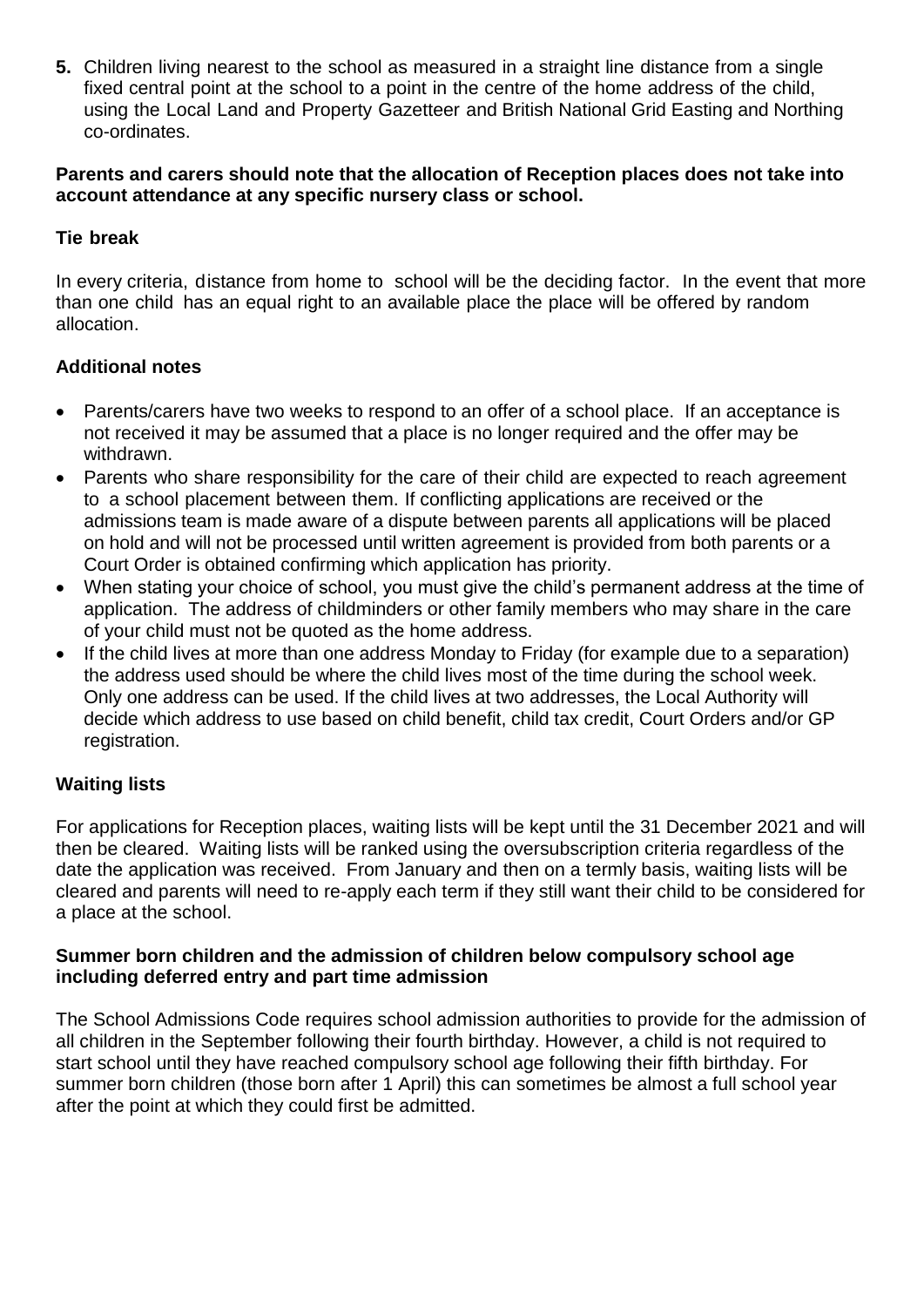Some parents may feel that their child is not ready to start school in the September following their fourth birthday. Parents are entitled to request in writing that:

- their child attends part-time until they reach compulsory school age, or
- that the date their child is admitted to school is deferred until later in the same academic year or until the term in which the child reaches compulsory school age. The school will hold any deferred place for the child, although, in the majority of cases, we find that children benefit from starting at the beginning of the school year, rather than part way through it.
- that the date their child is admitted to school is deferred until the term after the child reaches compulsory school age.

The child must, however, start school full-time in the term after their fifth birthday.

If parents of summer born children (born between 1 April 2017 and 31 August 2017) wish them to be admitted to the Reception year in the term following their fifth birthday, rather than year 1, then parents should submit a written request providing reasons for seeking a place outside of the normal age group and any supporting evidence from relevant professionals.

Requests must be submitted before the closing date for Reception applications in the child's normal age group in good time for the LA to notify the school, and for the Board of Governors/Academy Trust to consider the request and inform the parent of the outcome before the closing date for the normal age group. In other words, for children due to start school in September 2021 where the parent wishes the child to delay admission until 2022, parents must submit their requests well before 15 January 2021. The Governing Body/Academy Trust will consider each case individually.

If the request is agreed, any application made for the normal age group will be withdrawn before any place is offered and parents will need to reapply in the normal way for a Reception place in the following year.

If the request is refused, the parents must decide whether to apply for a Reception place in the current academic year (Note it will still be subject to the over-subscription criteria in this policy) or to withdraw their application and apply for a year 1 place the following year. Parents should be aware that the year 1 group may have no vacancies as it could be full with children transferring from the previous Reception year group.

Further information and advice on the admission of summer born children is available from Newcastle City Council School Admissions.

# **Right of appeal**

Parents/carers who are refused a place for their child have a statutory right of appeal to an independent appeals panel. Appeals for Reception places should be submitted by 15 May 2021 to ensure they will be heard before the end of July 2021. Please contact Newcastle City Council's School Appeals Team for information (phone 0191 277 7427 or email schoolappeals@newcastle.gov.uk). Information is also available at www.newcastle.gov.uk/admissions